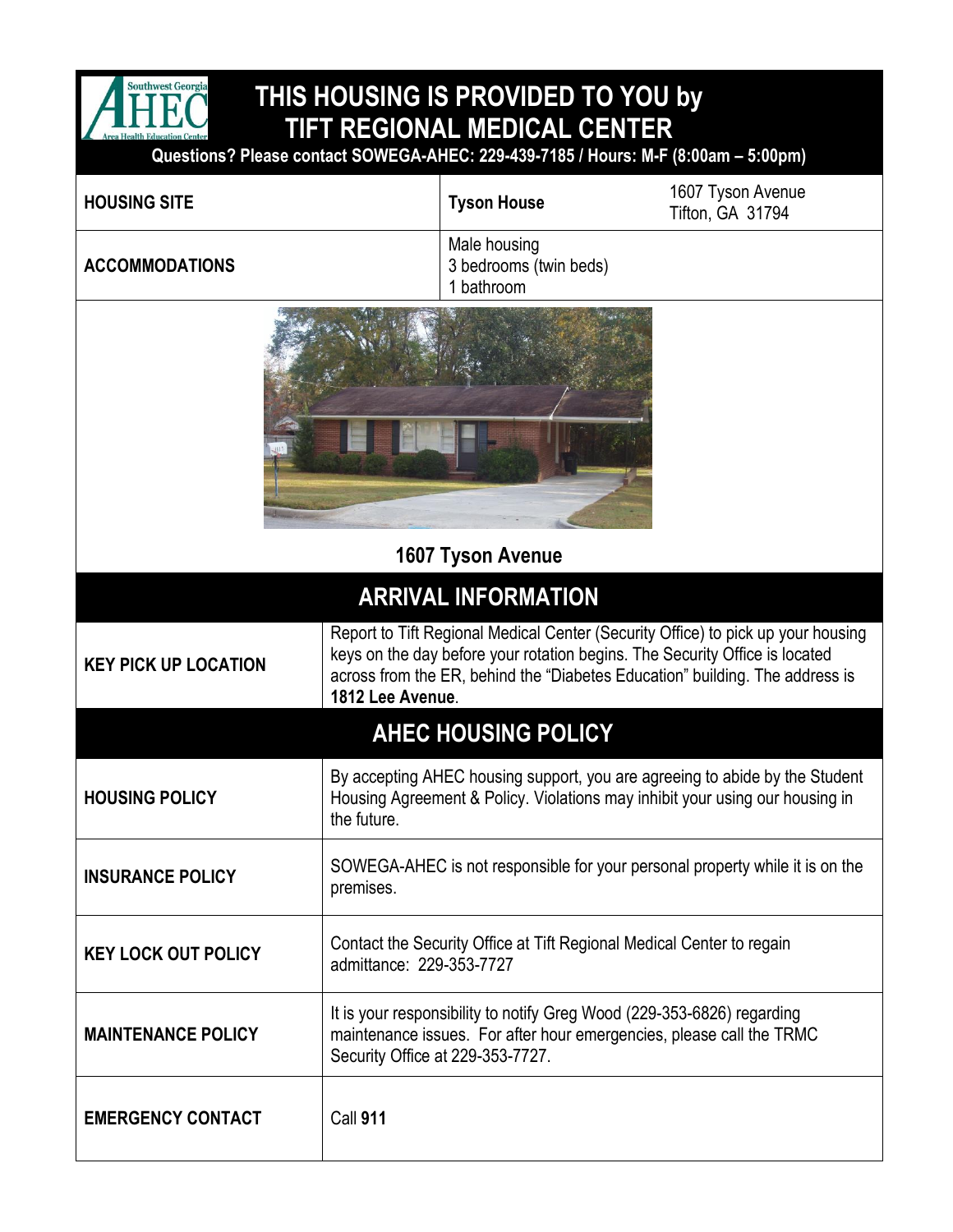| <b>DRIVING DIRECTIONS</b>                 |                                                                                                                                                                                                                                                                                                                                                                                                                                                                                                                                                                                                                                                                  |  |  |  |
|-------------------------------------------|------------------------------------------------------------------------------------------------------------------------------------------------------------------------------------------------------------------------------------------------------------------------------------------------------------------------------------------------------------------------------------------------------------------------------------------------------------------------------------------------------------------------------------------------------------------------------------------------------------------------------------------------------------------|--|--|--|
|                                           | Tift Regional Medical Center, 901 E 18th Street, Tifton (229-382-7120)                                                                                                                                                                                                                                                                                                                                                                                                                                                                                                                                                                                           |  |  |  |
| <b>DIRECTIONS</b><br><b>FROM ATLANTA:</b> | $\blacksquare$ Take I-75S.<br>Merge onto I-475S via Exit 177 toward Valdosta.<br>• Merge onto I-75S.<br>- Take Exit 64 for US-41 toward I-75/Tifton/ABAC.<br>• Turn left on GA 7-S.<br>• Turn left at W 20 <sup>th</sup> Street.                                                                                                                                                                                                                                                                                                                                                                                                                                 |  |  |  |
| <b>DIRECTIONS</b><br><b>FROM AUGUSTA:</b> | • From Laney Walker Blvd continue to follow GA-4 S.<br>" Turn right onto GA-88 W/Jefferson Davis Memorial Hwy.<br>• Continue to follow GA-88 W until GA-88 W becomes GA-24 W.<br>■ Turn left onto GA-22 W/GA-24 W.<br>Stay straight to go onto E Hancock St/GA-49. Continue to follow GA-49 SW.<br>■ Turn left onto Gray Hwy/US-129/GA-11/GA-22/GA-49. Continue to follow<br>US-129/GA-11/GA-49.<br>■ Merge onto I-16 W toward I-75/Atlanta.<br>■ Merge onto I-75 S via the exit on the left toward Valdosta.<br>• Take Exit 64 for US-41 toward I-75/Tifton/ABAC.<br>■ Turn left on GA 7-S.<br>■ Turn left at W 20 <sup>th</sup> Street.<br><b>THINGS TO DO</b> |  |  |  |
|                                           | ❖ Tifton Chamber of Commerce: http://tiftonison.com/chamber-connections                                                                                                                                                                                                                                                                                                                                                                                                                                                                                                                                                                                          |  |  |  |
|                                           | ❖ Tifton Newspaper: http://tiftongazette.com/local                                                                                                                                                                                                                                                                                                                                                                                                                                                                                                                                                                                                               |  |  |  |
|                                           | ❖ Tifton Government Site: http://tifton.net/                                                                                                                                                                                                                                                                                                                                                                                                                                                                                                                                                                                                                     |  |  |  |
|                                           | <b>Example 3</b> Things to do in Tifton: http://www.americantowns.com/ga/tifton-things-to-do                                                                                                                                                                                                                                                                                                                                                                                                                                                                                                                                                                     |  |  |  |
| <b>AREA INFORMATION</b>                   | ❖ Southwest GA News: http://www.mysouthwestga.com/                                                                                                                                                                                                                                                                                                                                                                                                                                                                                                                                                                                                               |  |  |  |
|                                           | ❖ Fitness Facilities:<br>http://www.tiftareaymca.org/<br>• http://www.manta.com/c/mmypw95/heavenly-fit<br>http://www.anytimefitness.com/en-us/locate/search/31794<br>http://www.getfave.com/ga/tifton/g/fitness                                                                                                                                                                                                                                                                                                                                                                                                                                                  |  |  |  |